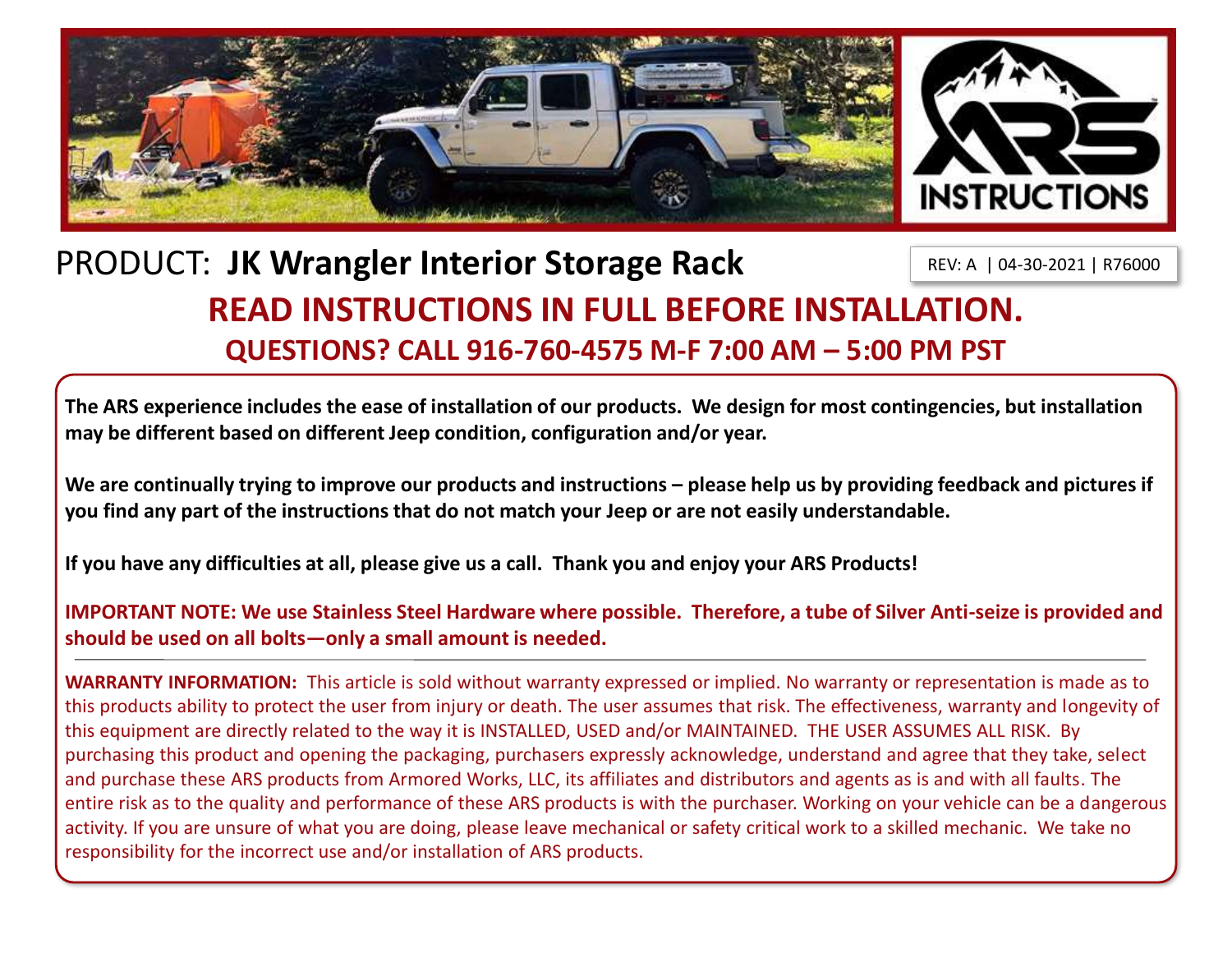

**Tools Required:** This list is the recommended tools for ease of installation. Other versions of the same tool can be used. For example, Allen Wrenches instead of Allen Drive Sockets.



T40 Torx Wrench  $\begin{array}{|c|c|c|c|c|} \hline \quad\quad&5/8''\text{ Socket or Wrench} \end{array}$ 11/16" Socket or Wrench



**HOW TO USE THIS GUIDE:** The installation guide contains ALL steps for installation. Please read and follow the instructions in order of each page top to bottom and left to right.

**Jeep Model:** Instructions may apply to multiple Jeep models but are labeled separately where appropriate (i.e. TJ vs. LJ). **Options:** Because of the number of component options we offer, these instructions may contain steps that will not match your configuration. You can skip these steps.

**Images:** Pictures are provided, and parts are labeled throughout the instructions. Each text box contains guidance based on the pictures next to it. The text will refer to alphabetical labels (A, B, etc.) found in the images.

**Installation Notes:** Terms may be used in the body of the instructions that you may not be familiar with, if you have any questions feel free to contact us at the number below, or email techhelp@metalcloak.com

**QUESTIONS: Any questions or comments about the instructions? Call us at 916-760-4575 M-F 7:00 AM – 5:00 PM PST.**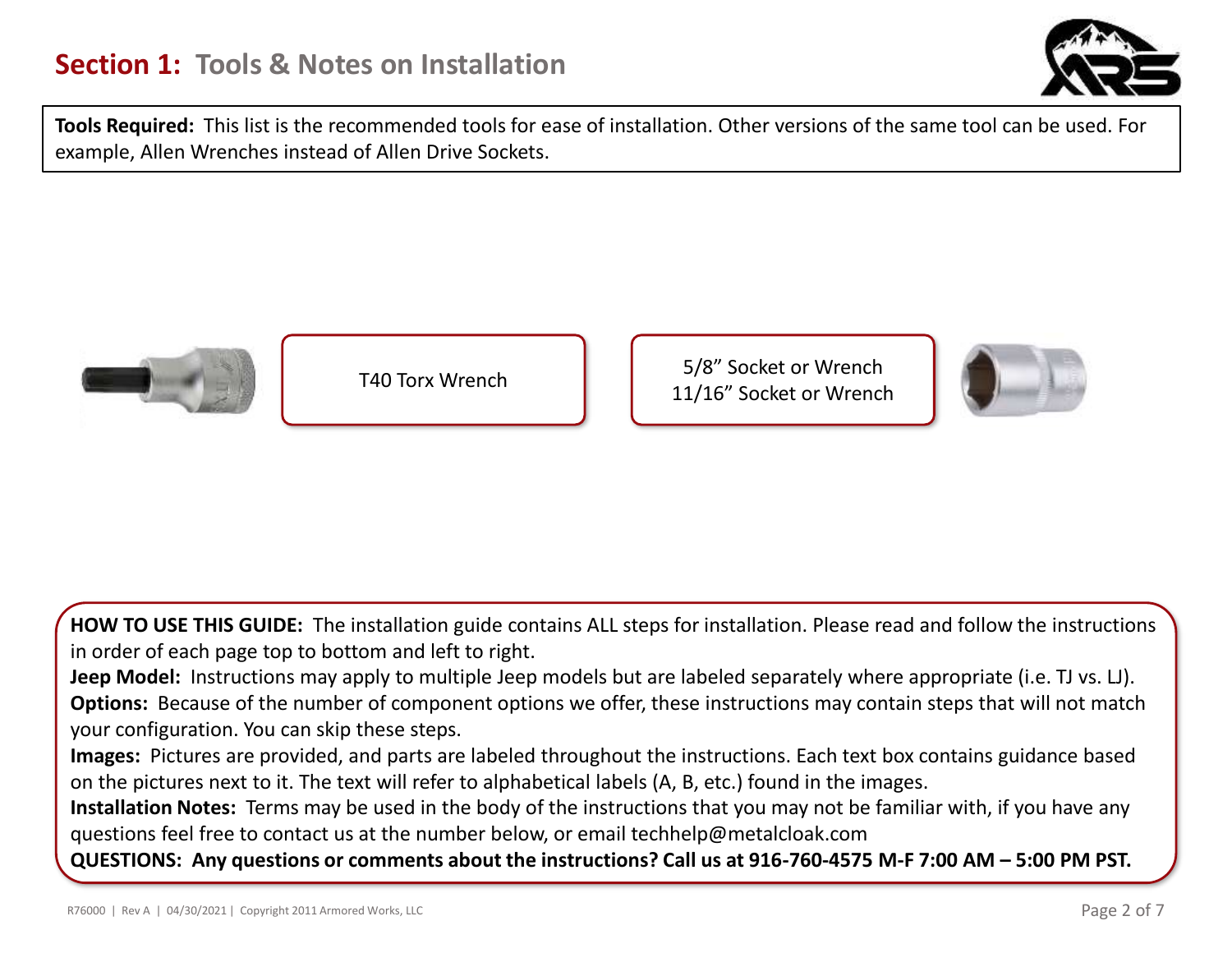**Section 2: Product Components**



| DC-0001 REV A  |                                                                | SHEET 1 OF 2                                                                                                                                                                              |
|----------------|----------------------------------------------------------------|-------------------------------------------------------------------------------------------------------------------------------------------------------------------------------------------|
|                | 2<br>5<br>3                                                    | 7<br>8<br>6                                                                                                                                                                               |
| <b>ITEM</b>    | PART NUMBER/DESCRIPTION                                        | QTY.                                                                                                                                                                                      |
| E              | FS-07059 SERRATED FLANGE LOCK NUT, 0.44-14 X 0.39H STL GF ZINC | 6                                                                                                                                                                                         |
| $\overline{2}$ | FS-07281 WASHER, 0.47ID X 0.92OD X 0.06TH STL ZINC             | 6                                                                                                                                                                                         |
| 3<br>E         | FS-07282 HHCS, 0.44-14 X 0.88L STL G5 ZINC                     | 6                                                                                                                                                                                         |
| 4              | WM-7055 WELDMENT, REAR INTERIOR STORAGE RACK BASE, UNIVERSAL   |                                                                                                                                                                                           |
| 5              | WM-7056 WELDMENT, REAR INTERIOR STORAGE RACK SIDE, JK          |                                                                                                                                                                                           |
| 6              | WM-7056-P WELDMENT, REAR INTERIOR STORAGE RACK SIDE, JK        |                                                                                                                                                                                           |
| D              | 5                                                              | 3<br>2<br>6                                                                                                                                                                               |
|                |                                                                |                                                                                                                                                                                           |
| B              |                                                                |                                                                                                                                                                                           |
| Α              |                                                                | THE INFORMATION CONTAINED ON THIS DRAWING IS<br>THE EXCLUSIVE PROPERTY OF ARMORED WORKS, LLC.<br>ETAL<br>UNAUTHORIZED REPRODUCTION IS PROHIBITED.<br>cloak<br><b>DO NOT SCALE DRAWING</b> |
|                | PART NUMBER/DESCRIPTION                                        | A DIVISION OF ARMORED WORKS, LLC                                                                                                                                                          |
|                |                                                                | R76000 REAR INTERIOR STORAGE RACK, JK                                                                                                                                                     |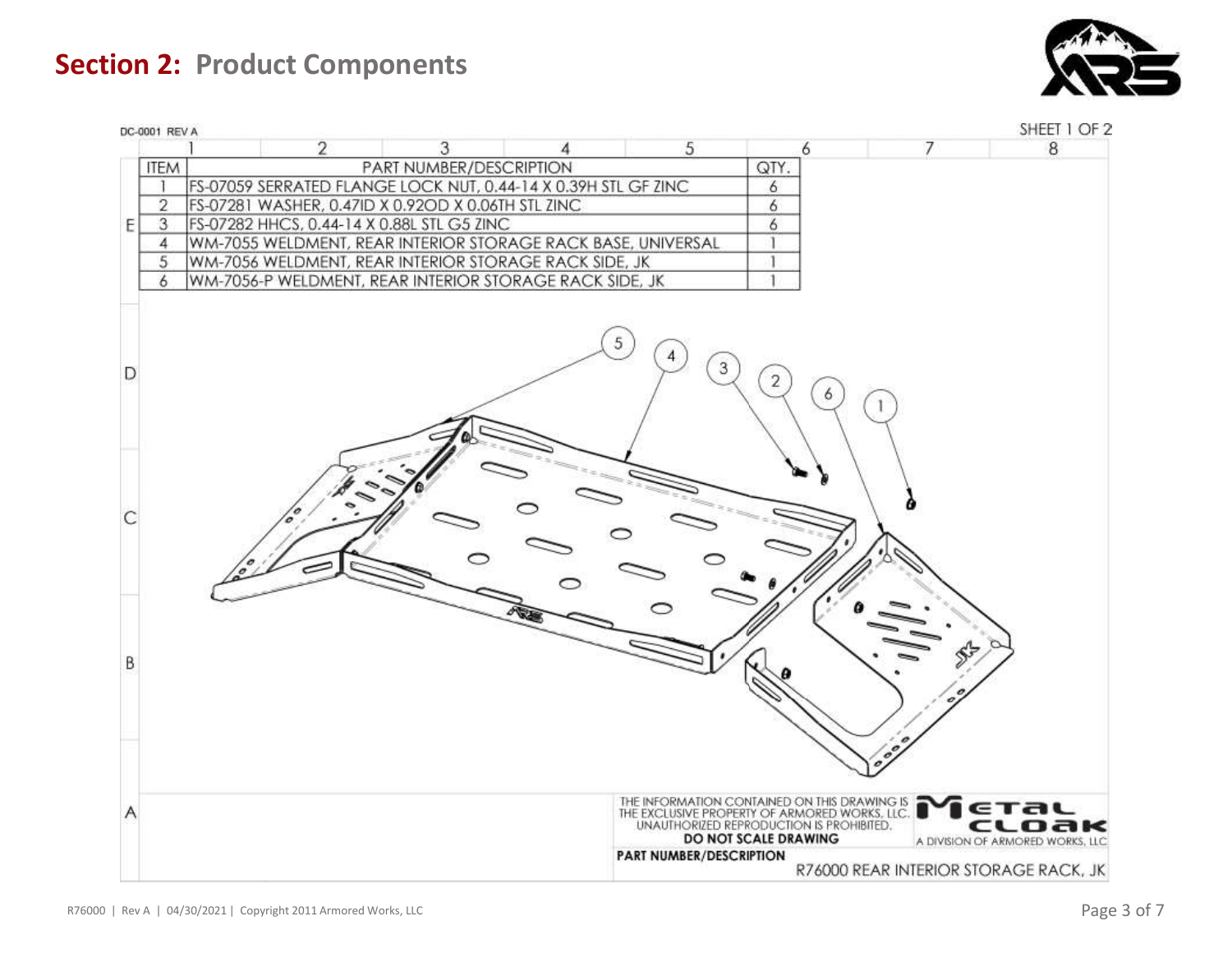

**Step 1:** Install the Interior Storage Side Panels

**Important Note:** *If you have a rear seat aftermarket recline the front bolt will install in hole 1. If you do not have a aftermarket recline the front bolt will install into hole 2.*

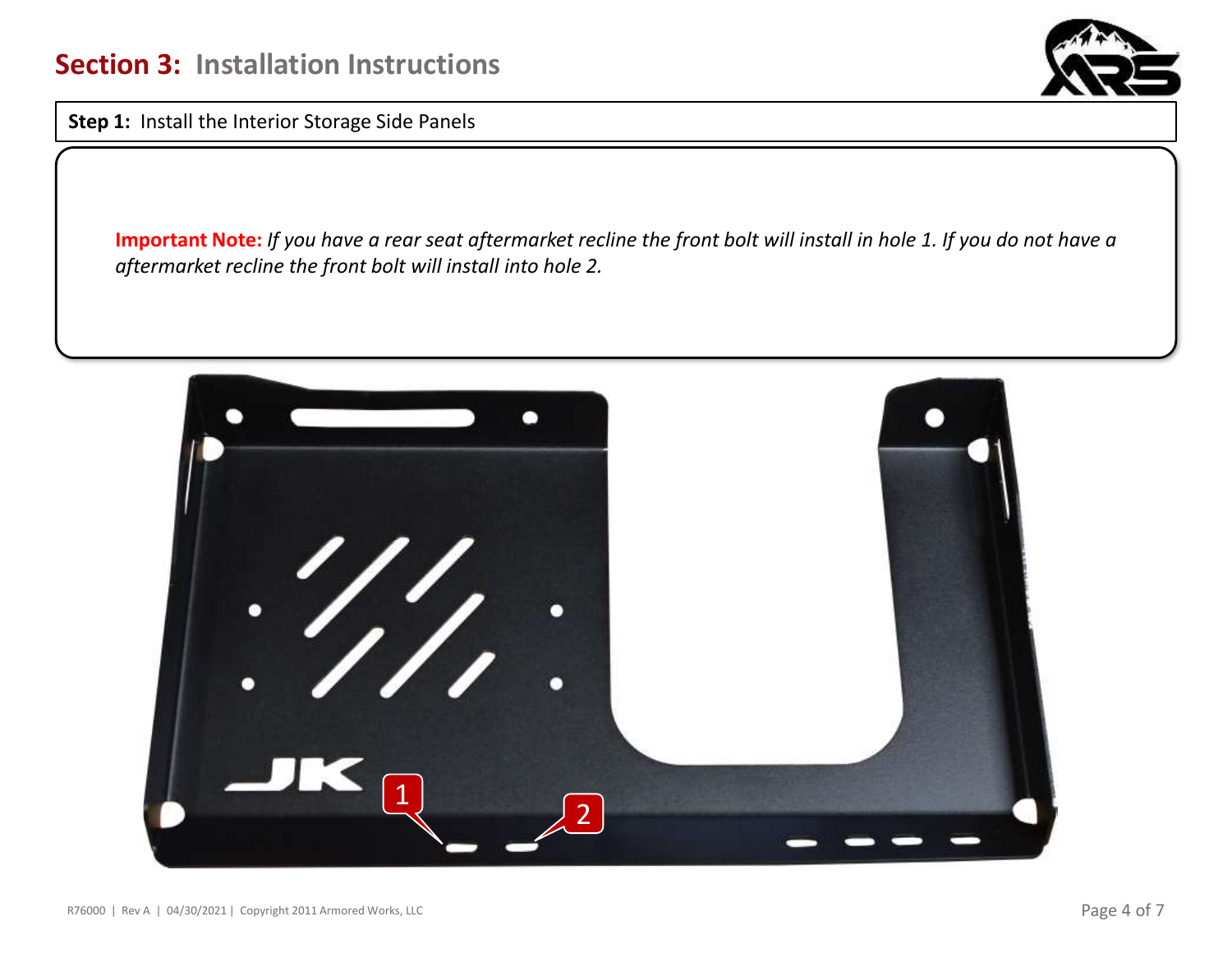## **Section 3: Installation Instructions**



**Step 1:** Install the Interior Storage Side Panels

- A. Lower the back seat to gain better access for installation.
- B. Using a T40 torx socket or wrench remove the two rear roof bolts. **SAVE ALL HARDWARE.**
- C. Install the storage side panels by sliding the panel behind the rear roll bar and lean inboard to secure the panel with the stock T40 bolts. Do not fully tighten.



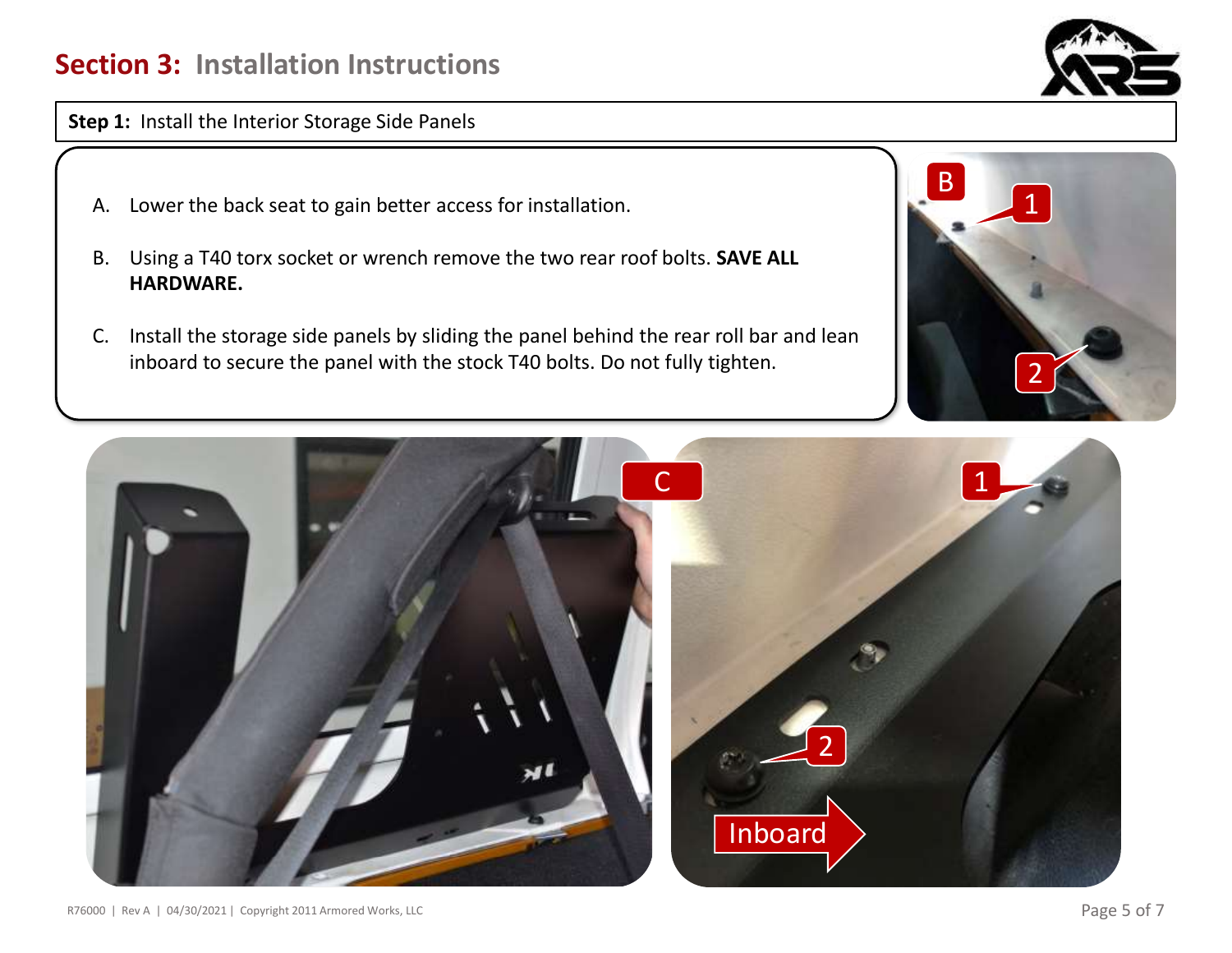## **Section 3: Installation Instructions**



**Step 2:** Install the Interior Storage Base

- D. Loosely install the storage rack base to the side panels using the provided nuts bolts and washers *(Start with the bolts closest to the tailgate and work your way forward towards the seat).* MetalCloak recommends having a second pair of hands help you install the base.
- E. Push the whole storage rack back towards the rear window and make sure the storage system clears the rear seat.